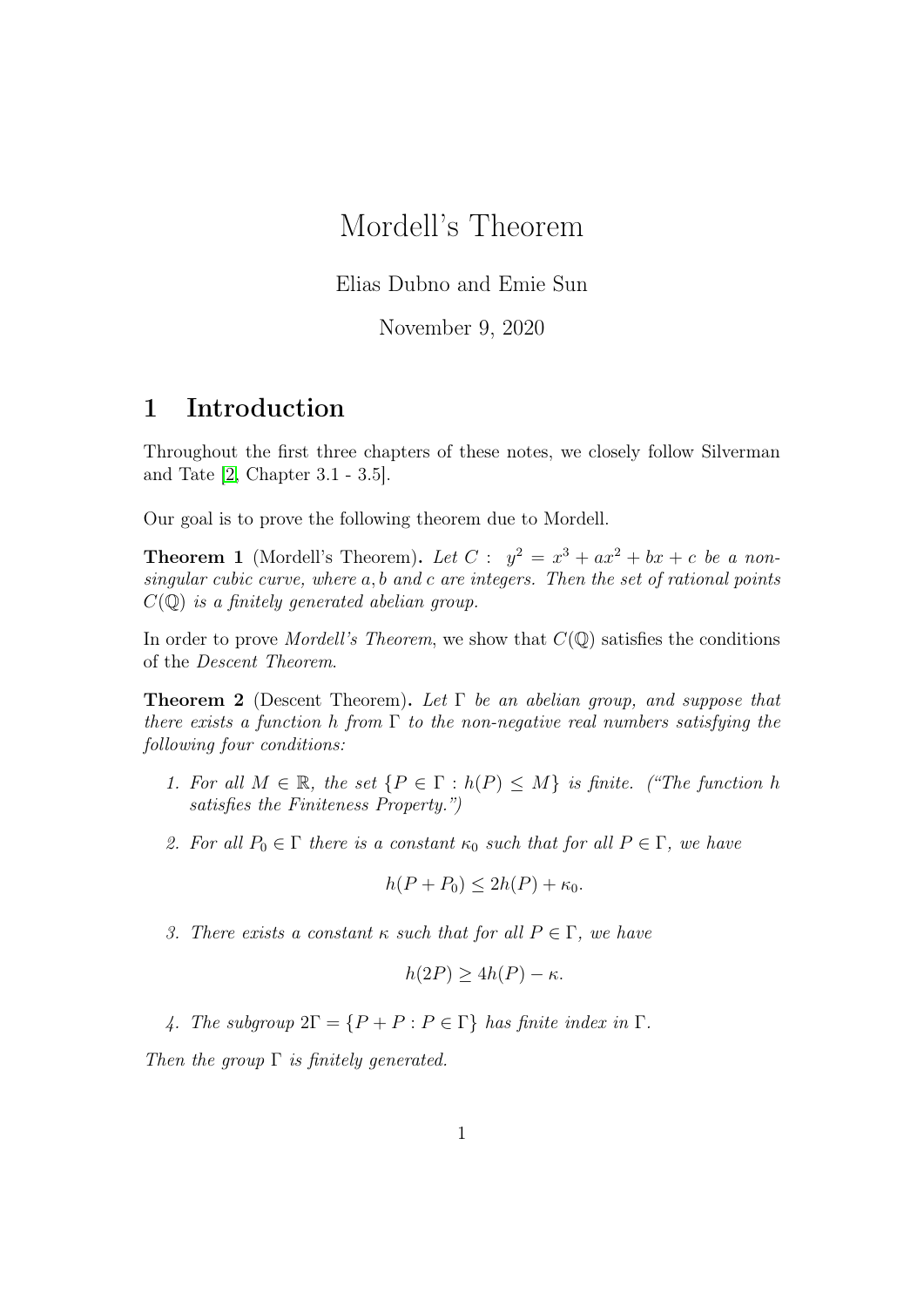In our case, the function h is the small height function. We know that  $C(\mathbb{Q})$  is an abelian group, and we have already seen in the last talk that the first three conditions are satisfied.

It remains to show the Descent Theorem and to prove the fourth condition. We start with the Descent Theorem.

## 2 Proof of the Descent Theorem

Suppose we have an abelian group  $\Gamma$  and a function h as described above. By condition 4, there are n cosets of  $2\Gamma$  in  $\Gamma$  for some  $n \in \mathbb{N}$ , and we can pick coset representatives  $Q_1, \ldots, Q_n$ .

Now let P be any element in Γ. Since P has to be in one of the cosets, there exists  $i_1 \in \{1, \ldots, n\}$  and  $P_1 \in \Gamma$  such that

$$
P - Q_{i_1} = 2P_1.
$$

Similarly, when starting with  $P_1$  instead of P, we find an index  $i_2 \in \{1, \ldots, n\}$ and a point  $P_2 \in \Gamma$  such that

$$
P_1 - Q_{i_2} = 2P_2.
$$

Continuing this procedure yields a set of equations

$$
P - Q_{i_1} = 2P_1,
$$
  
\n
$$
P_1 - Q_{i_2} = 2P_2,
$$
  
\n...  
\n
$$
P_{m-1} - Q_{i_m} = 2P_m,
$$

where  $m \in \mathbb{N}, Q_{i_1}, \ldots, Q_{i_m}$  are chosen from the set of coset representatives  $\{Q_1, \ldots, Q_n\}$ , and  $P_1, \ldots, P_m$  are elements of  $\Gamma$ .

Note that we can rewrite the equations from above to get

$$
P = Q_{i_1} + 2P_1
$$
  
\n
$$
P = Q_{i_1} + 2Q_{i_2} + 4P_2
$$
  
\n...  
\n
$$
P = Q_{i_1} + 2Q_{i_2} + \dots + 2^{m-1}Q_{i_m} + 2^m P_m.
$$

We see that P is in the subgroup generated by the coset representatives and  $P_m$ . Now we show that by choosing m large enough, the height of the point  $P_m$  will always be less than some fixed bound  $K \in \mathbb{R}$ , where K does not depend on the initial starting point P. Then the set  $\{Q_1, \ldots, Q_n\} \cup \{R \in \Gamma : h(R) \leq K\}$  is a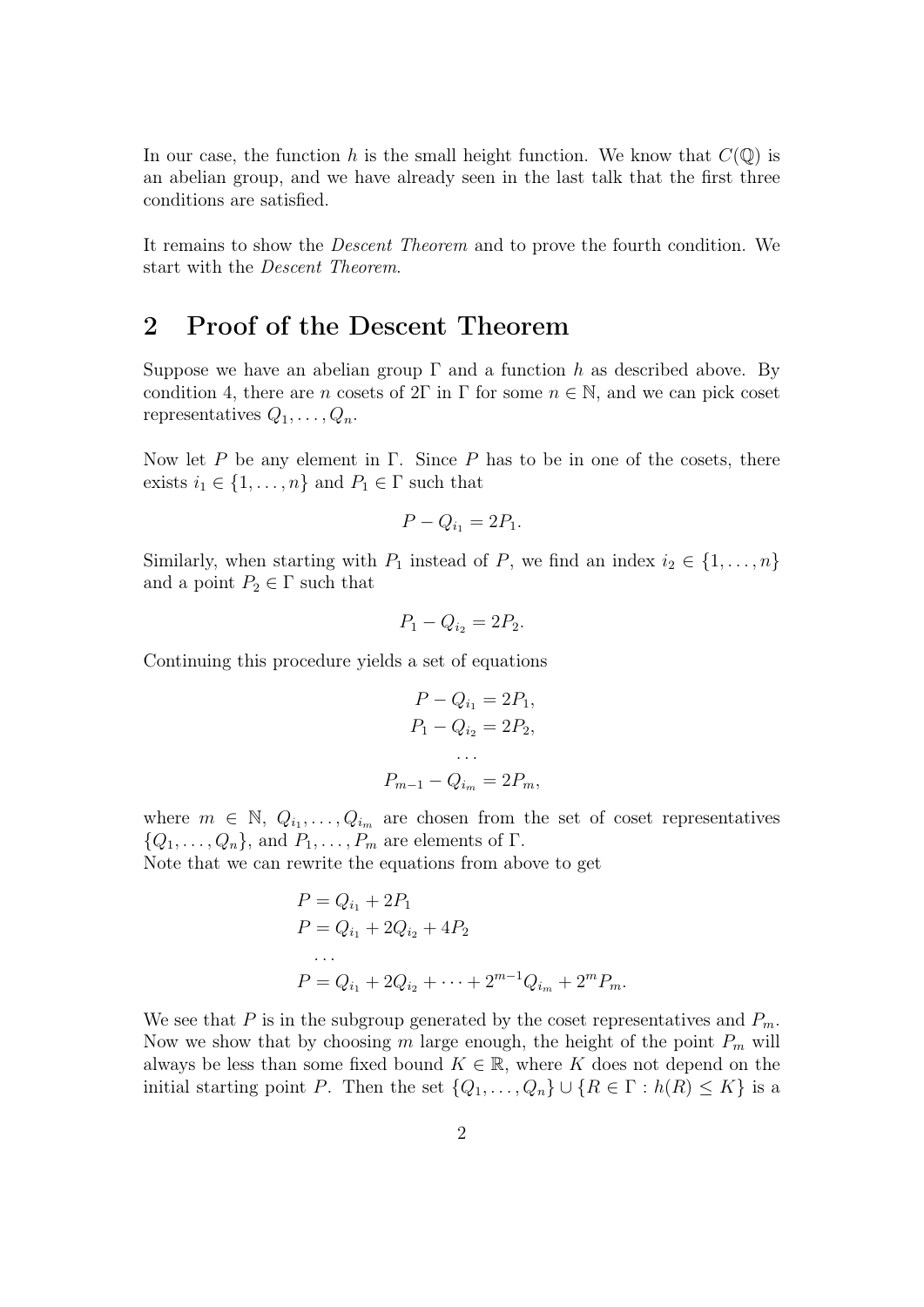finite set by conditions 1 and 4 and generates Γ. It remains to find such a  $K$ .

Let us consider the sequence  $P, P_1, P_2, \ldots$  and let us compare the height of two successive points in this sequence. We want to show that the height significantly decreases along the sequence.

If we apply condition 2 to the point  $-Q_i$  instead of  $P_0$ , we get a constant  $\kappa_i$  such that for all  $P \in \Gamma$ , we have

$$
h(P - Q_i) \le 2h(P) + \kappa_i.
$$

Since there are only finitely many  $Q_1, \ldots, Q_n$ , we can take the maximum of the numbers  $\kappa_1, \ldots, \kappa_n$  and call it  $\kappa'$ . Then for all  $i \in \{1, \ldots, n\}$  and for all  $P \in \Gamma$ , we have

<span id="page-2-0"></span>
$$
h(P - Q_i) \le 2h(P) + \kappa'.\tag{2.1}
$$

Now let  $\kappa$  be the constant from condition 3. Combining condition 3 and equation  $(2.1)$  yields

$$
4h(P_j) \le h(2P_j) + \kappa = h(P_{j-1} - Q_{i_j}) + \kappa \le 2h(P_{j-1}) + \kappa + \kappa'
$$

and hence

$$
h(P_j) \le \frac{3}{4}h(P_{j-1}) - \frac{1}{4}\Big(h(P_{j-1}) - (\kappa + \kappa')\Big).
$$

It follows that whenever  $h(P_{j-1}) \geq \kappa + \kappa'$ , the next point  $P_j$  has strictly smaller height than its predecessor  $P_{j-1}$ , namely  $h(P_j) \leq \frac{3}{4}$  $\frac{3}{4}h(P_{j-1})$ . So if we start with any point  $P_1$  and we keep on multiplying  $\frac{3}{4}$  to  $h(P_1)$ , we see that the sequence  $(h(P_j))_{j\in\mathbb{N}}$  would converge to 0, and hence we eventually end up with some  $m\in\mathbb{N}$ such that  $h(P_m) \leq \kappa + \kappa'.$ 

Therefore, we can write

$$
P = Q_{i_1} + 2Q_{i_2} + \dots + 2^{m-1}Q_{i_m} + 2^m P_m
$$
  
=  $a_1Q_1 + \dots + a_nQ_n + 2^m P_m$ ,

where  $a_1, \ldots, a_n \in \mathbb{N}_0$  and  $h(P_m) \leq \kappa + \kappa'.$ 

Hence the set  $\{Q_1, \ldots, Q_n\} \cup \{R \in \Gamma : h(R) \leq \kappa + \kappa'\},\$  which is finite by conditions 1 and 4, generates Γ. This concludes the proof of the *Descent Theorem*.

We will now move on to prove that  $\mathbb{C}(\mathbb{Q})$  satisfies condition 4 of the *Descent* Theorem.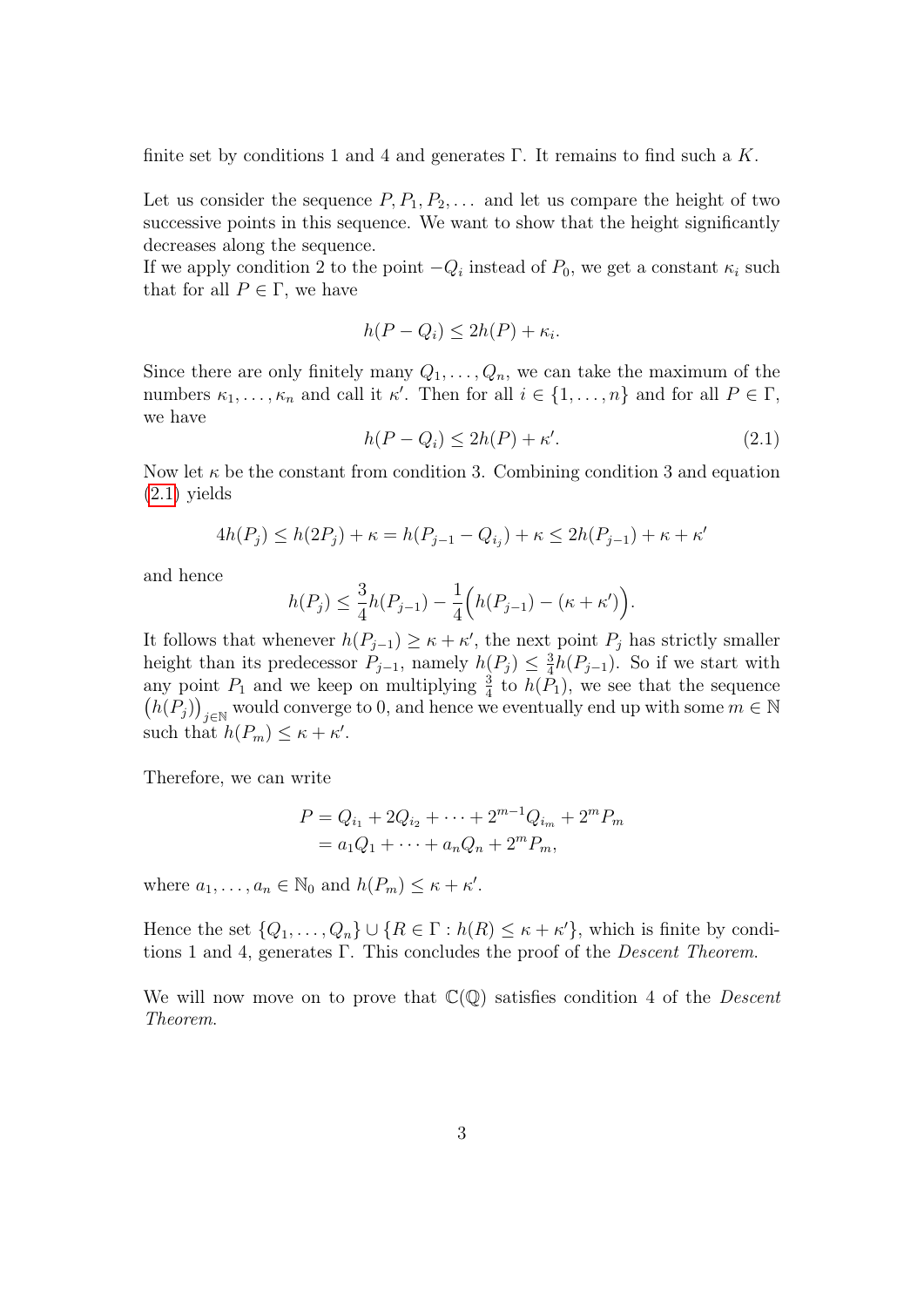### 3 Proof of Condition 4

Our goal is to show that the fourth condition in the Descent Theorem holds in the setting of Mordell's Theorem. For this, we follow the proof given in [\[2,](#page-9-0) Chapter 3.4 - 3.5]. closely.

<span id="page-3-0"></span>**Lemma 3.** Let  $C$  be a non-singular elliptic curve. Then we have

$$
(C(\mathbb{Q}):2C(\mathbb{Q}))<\infty.
$$

Proof. Assume that our curve is in the Weierstrass form

$$
C: y^2 = f(x) = x^3 + ax^2 + bx + c,
$$

where  $a, b, c \in \mathbb{Z}$ . We do not prove the general case. We assume that  $f(x)$  has a rational point  $x_0$ . This is equivalent to  $f(x)$  having an integer root because  $f(x)$ is a monic polynomial with integer coefficients. It is also equivalent to  $(x_0, 0)$ being a rational point of order 2. We have seen this in the talk about points of finite order. The reason for this assumption is that we do not develop the tools in algebraic number theory that we would need for the general proof.

Now we move  $(x_0, 0)$  to the origin  $(0, 0)$  by a linear change of coordinates. As we have seen in the talk about the Weierstrass normal form, this does not affect the group  $C(\mathbb{Q})$ . Hence we may assume that the elliptic curve C has the form

$$
C: y^2 = x^3 + ax^2 + bx
$$

for  $a, b \in \mathbb{Z}$ .

Since C is non-singular, the discriminant  $Disc(f(x)) = b^2(a^2 - 4b)$  is nonzero. Equivalently,  $b \neq 0$  and  $a^2 - 4b \neq 0$ .

We want to understand the multiplication by 2 map better because it obviously plays a big role in the proof of Lemma [3.](#page-3-0) We have seen in the talk on the group structure on elliptic curves that the multiplication by 2 map is

$$
m: C \to C
$$
  

$$
P = (x, y) \mapsto 2P = (\tilde{x}, \tilde{y}) = \left(\frac{(x^2 - b)^2}{4y}, \tilde{y}\right).
$$

We see that the largest power of x that occurs in  $\tilde{x}$  is 4, so we can call m a degree 4 map. In order to understand m, we find a decomposition of m into two degree 2 maps. Before we do that, we introduce a lemma that explains why we want to find this decomposition.

<span id="page-3-1"></span>**Lemma 4.** Let A, B be two abelian groups. Suppose that  $\Phi : A \rightarrow B$  and  $\Psi :$  $B \to A$  are two homomorphisms such that  $\Psi(\Phi(a)) = 2a$  for all  $a \in A$ . Moreover, suppose that  $(B : \Phi(A)) < \infty$  and  $(A : \Psi(B)) < \infty$ . Then  $(A : 2A) < \infty$ .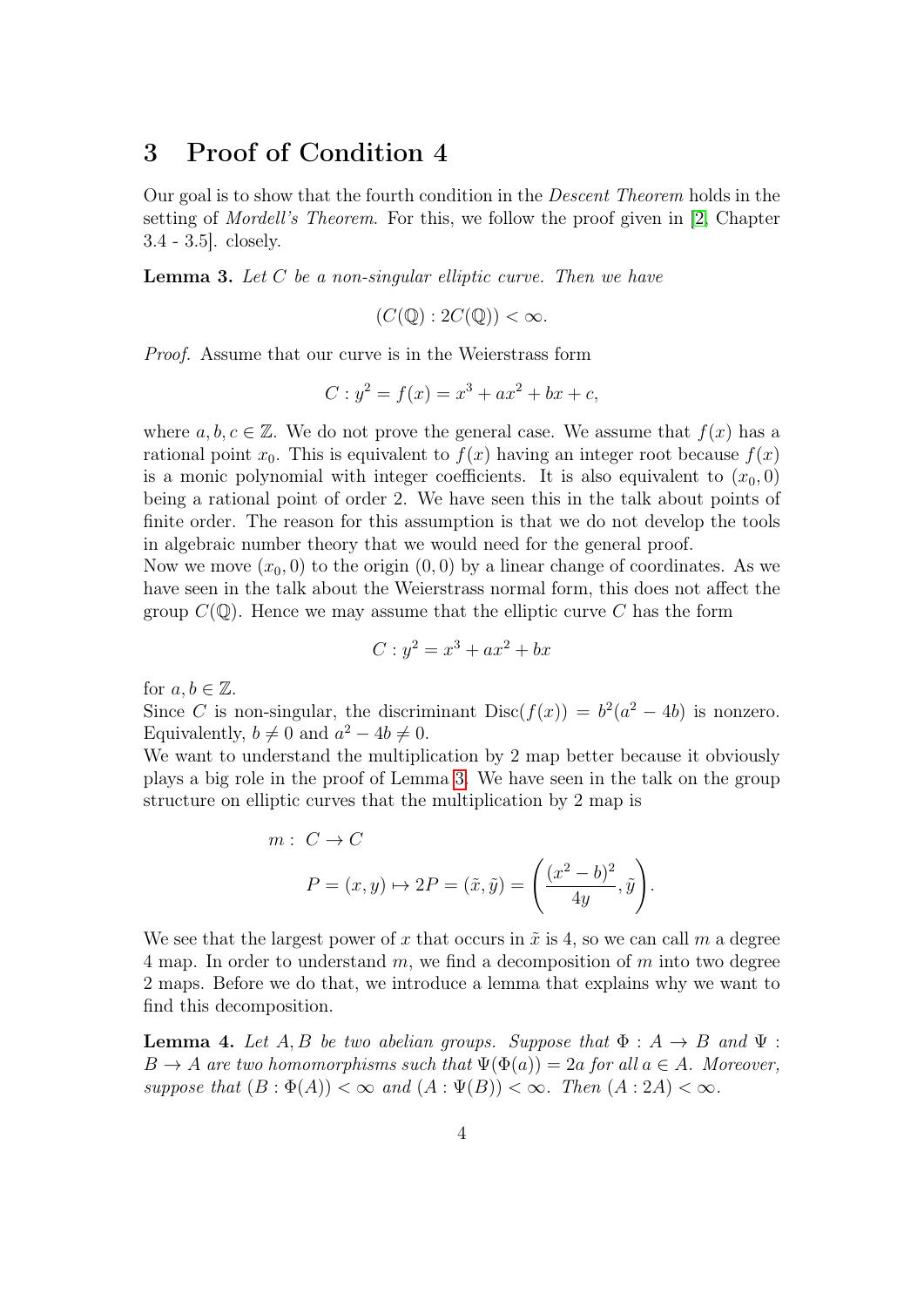*Proof.* Let  $a_1, ..., a_n$  be representatives of the cosets in  $A/\Psi(B)$ , i.e. for all  $a \in$ A there is an unique  $a_i$  such that  $a - a_i \in \Psi(B)$ . Similarly, let  $b_1, ..., b_m$  be representatives of the cosets in  $B/\Phi(A)$ . Define the set

$$
S = \{a_i + \Psi(b_j) : 1 \le i \le n, 1 \le j \le m\}.
$$

We claim that S contains a system of representatives of the cosets in  $A/2A$ , i.e. for all  $a \in A$  there exists some  $s \in S$  such that  $a - s \in 2A$ .

Let  $a \in A$  be arbitrary. There exists some  $a_i$  such that  $a - a_i \in \Psi(B)$ . Equivalently, there exists some  $b \in B$  such that  $a - a_i = \Psi(b)$ . Furthermore, there exists a  $b_j$  such that  $b - b_j \in \Phi(A)$ . So we can find  $a' \in A$  with  $b - b_j = \Phi(a')$ . Thus we obtain the following equation

$$
a - a_i = \Psi(b) = \Psi(\Phi(a') + b_j) = \Psi(\Phi(a')) + \Psi(b_j) = 2a' + \Psi(b_j).
$$

It follows that  $a = a_i + \Psi(b_j) + 2a'$ .

### 3.1 Definition of  $\Psi$  and  $\Phi$

In this subsection, we find the decomposition of the multiplication by 2 map  $m$ . For this, we introduce two new elliptic curves:

$$
\overline{C}: y^2 = x^3 + \bar{a}x^2 + \bar{b}x,
$$
  

$$
\overline{\overline{C}}: y^2 = x^3 + \bar{a}x^2 + \bar{b}x,
$$

where  $\bar{a} = -2a$ ,  $\bar{b} = a^2 - 4b$ ,  $\bar{\bar{a}} = -2\bar{a} = 4a$  and  $\bar{\bar{b}} = \bar{a}^2 - 4\bar{b} = 16b$ . Hence  $\overline{\overline{C}}$  has the form

<span id="page-4-0"></span>
$$
\overline{C}: y^2 = x^3 + 4ax + 16bx. \tag{3.1}
$$

 $\Box$ 

For simplicity, we write  $\Gamma = C(\mathbb{Q}), \overline{\Gamma} = \overline{C}(\mathbb{Q}), Q = (0,0) \in \Gamma$  and  $\overline{Q} = (0,0) \in \overline{\Gamma}$ . We define

$$
\phi: C \to \overline{C}
$$
  
\n
$$
P = (x, y) \mapsto \begin{cases} (\frac{y^2}{x^2}, y(\frac{x^2 - b}{x^2})) & \text{if } x \neq 0, \\ \mathcal{O} & \text{if } P \in \{Q, \mathcal{O}\}. \end{cases}
$$

In the same way, we define  $\overline{\Phi} : \overline{C} \to \overline{\overline{C}}$ . To define,  $\Psi : \overline{C} \to C$ , we first find an isomorphism between  $\overline{\overline{C}}$  and C. By [\(3.1\)](#page-4-0), we see that the map

$$
\tau : \overline{\overline{C}} \to C
$$
  
 
$$
P = (x, y) \mapsto \begin{cases} (\frac{1}{4}x, \frac{1}{8}y) & \text{if } P \neq \overline{\overline{O}}, \\ \overline{\overline{O}} & \text{if } P = \overline{\overline{O}}, \end{cases}
$$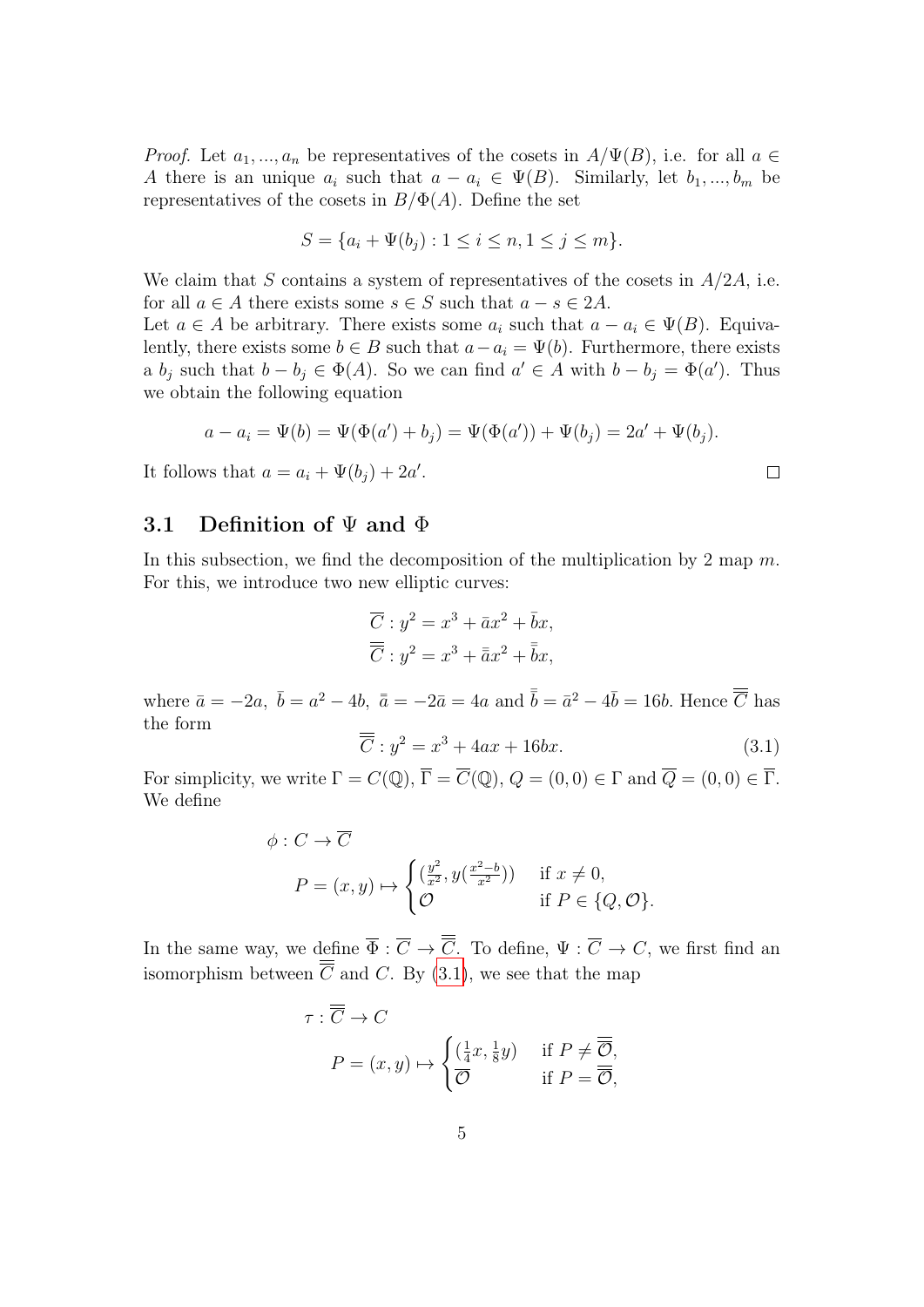is an isomorphism. Hence we define  $\Psi = \tau \circ \overline{\Phi}$ , which is given by

$$
P = (\bar{x}, \bar{y}) \mapsto \begin{cases} \left(\frac{1}{4}\frac{\bar{y}^2}{\bar{x}^2}, \frac{1}{8}\bar{y}(\frac{\bar{x}^2 - b}{\bar{x}^2})\right) & \text{if } \bar{x} \neq 0, \\ \mathcal{O} & \text{if } P \in \{\overline{Q}, \overline{\mathcal{O}}\}. \end{cases}
$$

**Proposition 5.** The maps  $\Phi$  and  $\Psi$  satisfy the following:

- 1.  $\Phi$  is a homomorphism and its kernel consists of Q and  $\mathcal{O}$ .
- 2.  $\Psi \circ \Phi = m$ .
- *Proof.* 1. From the definition of  $\Phi$ , it is clear that  $\{Q, \mathcal{O}\}\$ is its kernel. The proof that  $\Phi$  is a homomorphism can be found in [\[2,](#page-9-0) Proposition 3.7].
	- 2. Let P be a point in C. If  $P = \mathcal{O}$ , then it is clear that  $\Psi(\Phi(\mathcal{O})) = \mathcal{O} = 2\mathcal{O}$ . If  $P = Q$ , then  $\Psi(\Phi(Q)) = \mathcal{O} = 2Q$  because Q is a point of order 2. So assume that  $P = (x, y)$  with  $x \neq 0$ . It follows that

$$
2P = 2(x, y) = \left(\frac{(x^2 - b)^2}{4y^2}, \frac{(x^2 - b)(x^4 + 2ax^3 + 6bx^2 + 2abx + b^2)}{8y^3}\right).
$$

Now we compute  $\Psi(\Phi((x, y)))$ . We know that

$$
\Phi((x, y)) = \left(\frac{y^2}{x^2}, \frac{y(x^2 - b)}{x^2}\right),
$$

so

$$
\Psi(\Phi((x,y))) = \left(\frac{(x^2 - b)^2}{4y^2}, \frac{(x^2 - b)(y^4 - x^4(a^2 - 4b))}{8y^3x^2}\right).
$$

By the definition of C, P satisfies  $y^4 = x^2(x^2 + ax + b)^2$ . It follows that

$$
\Psi(\Phi((x,y))) = \left(\frac{(x^2 - b)^2}{4y^2}, \frac{(x^2 - b)(x^2(x^2 + ax + b)^2 - x^4(a^2 - 4b))}{8y^3x^2}\right).
$$

Together with

$$
x^{2}(x^{2} + ax + b)^{2} - x^{4}(a^{2} - 4b)
$$
  
=  $x^{6} + a^{2}x^{4} + b^{2}x^{2} + 2ax^{5} + 2bx^{4} + 2abx^{3} - a^{2}x^{4} + 4bx^{4}$   
=  $x^{6} + b^{2}x^{2} + 2ax^{5} + 2abx^{3} + 6bx^{4}$   
=  $x^{2}(x^{4} + 2ax^{3} + 6bx^{2} + 2abx + b^{2}),$ 

it follows that  $\Psi(\Phi((x, y))) = 2(x, y)$ .

 $\Box$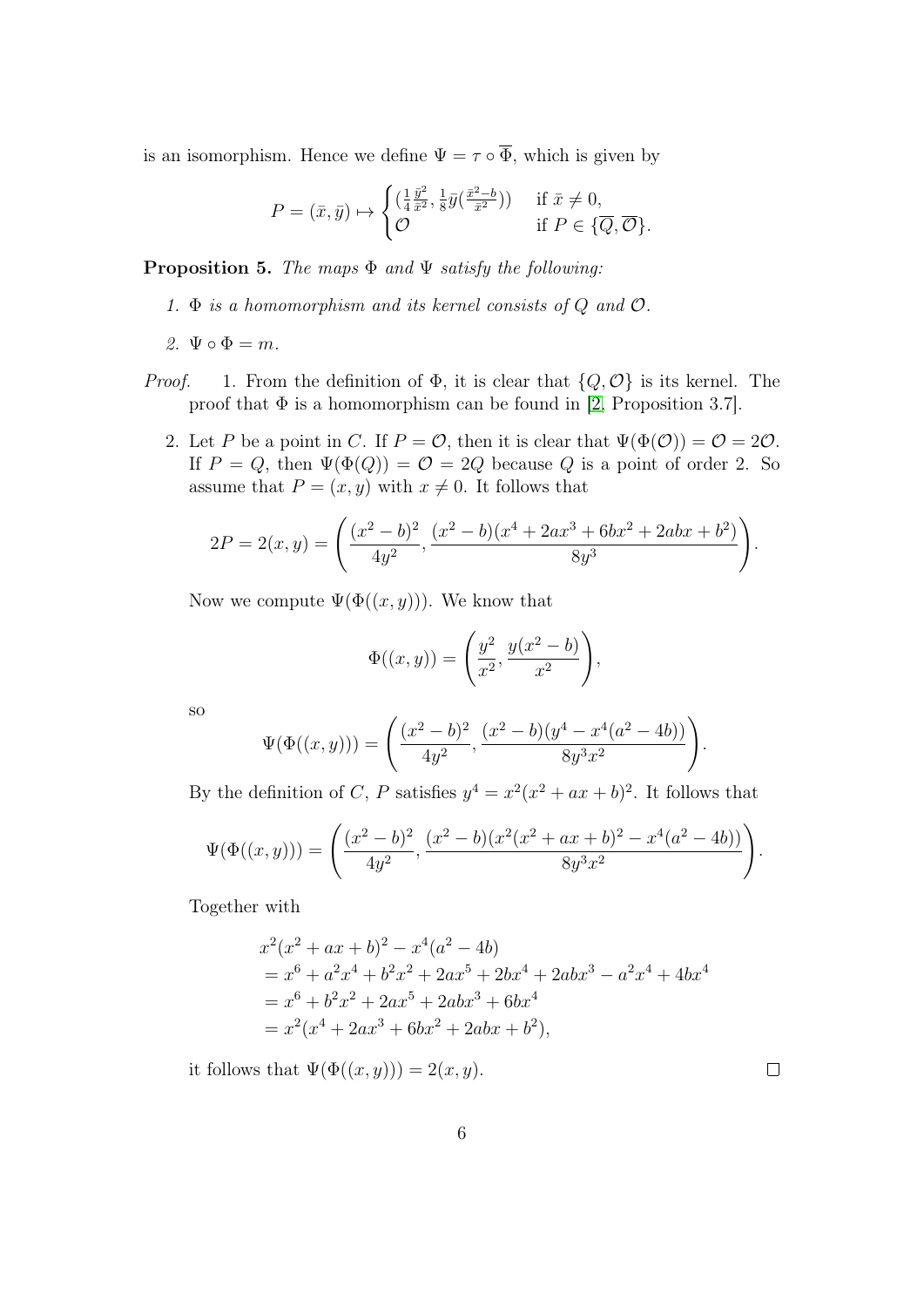Recall that our goal is to show that  $(\Gamma, 2\Gamma) < \infty$ . We want to show this by using Lemma [4.](#page-3-1) Hence in the setting of Lemma [4,](#page-3-1)  $A = \Gamma$  and  $B = \overline{\Gamma}$ . We need to show that  $\Phi(\Gamma) \subset \overline{\Gamma}$  and that  $\Psi(\overline{\Gamma}) \subset \Gamma$ . To see this, we just look at the definitions of Φ and Ψ. They obviously send rational points to rational points. Therefore, the last thing to show in order to apply Lemma [4](#page-3-1) is that the indices  $(\overline{\Gamma} : \Phi(\Gamma))$  and  $(\Gamma : \Psi(\overline{\Gamma}))$  are finite. To show this, we need to first understand how the groups  $\Phi(\Gamma)$  and  $\Psi(\overline{\Gamma})$  look like.

**Lemma 6.** The group  $\Phi(\Gamma)$  is given by

- 1.  $\overline{\mathcal{O}} \in \Phi(\Gamma)$ .
- 2.  $\overline{Q} \in \Phi(\Gamma) \Leftrightarrow \overline{b} = a^2 4b$  is a perfect square,
- 3.  $\overline{P} = (\bar{x}, \bar{y}), \ \bar{x} \neq 0, \text{ is in } \Phi(\Gamma) \text{ if and only if } \bar{x} = q^2 \text{ for some } q \in \mathbb{Q}.$

*Proof.* 1. The neutral element  $\mathcal{O} \in \Gamma$  satisfies  $\Phi(\mathcal{O}) = \overline{\mathcal{O}}$ .

2. Note that  $\overline{Q} \in \Phi(\Gamma)$  if and only if there exists some  $P = (x, y)$  with  $x \neq 0$ and  $\Phi(P) + \overline{Q}$ . It is clear that  $\overline{Q}$  can not be the image under  $\Phi$  of Q or  $\mathcal{O}$ . Furthermore, there exists some  $P = (x, y)$  with  $x \neq 0$  and  $\Phi(P) + \overline{Q}$  if and only if the equation

$$
0 = x^3 + ax^2 + bx
$$

has a non-zero rational solution. This is equivalent to saying that  $0 =$  $x^2 + ax + b$  has a rational solution, which is true if and only if  $a^2 - 4b$  is a perfect square.

3. Assume that  $P = (\bar{x}, \bar{y}), \ \bar{x} \neq 0$ , is in  $\Phi(\Gamma)$ . Then there exists  $(x, y) \in \Gamma$ ,  $x \neq 0$ , with  $\Phi(x, y) = \left(\frac{y^2}{x^2}\right)$  $(\frac{y^2}{x^2},...) = (\bar{x}, \bar{y})$ . Since  $\frac{y^2}{x^2} = \bar{x}$ , it immediately follows that  $\bar{x}$  is the square of a rational number.

Conversely, assume that  $\overline{P} = (w^2, \overline{y}) \in \overline{\Gamma}$  for  $w \in (\mathbb{Q}^*)^2$ . Our goal is to show that  $\overline{P}$  lies in the image of  $\Phi$ . One can check that the point  $(x, y)$  for

$$
x = \frac{1}{2} \left( w^2 - a + \frac{\bar{y}}{w} \right), \ y = xw
$$

is an element in  $\Gamma$  and maps to  $\overline{P}$  under  $\Phi$ .

By symmetry, the above Lemma also holds for  $\Psi(\overline{\Gamma})$ . So we know that  $\Psi(\overline{\Gamma})$ consists of the points

$$
\Psi(\overline{\Gamma}) = \{(x, y) \in \Gamma \mid x \text{ is a non-zero rational square}\} \cup \{\mathcal{O}\} \tag{3.2}
$$

$$
[ \cup \{Q\} \text{ if } b \text{ is a perfect square } ].
$$

<span id="page-6-0"></span> $\Box$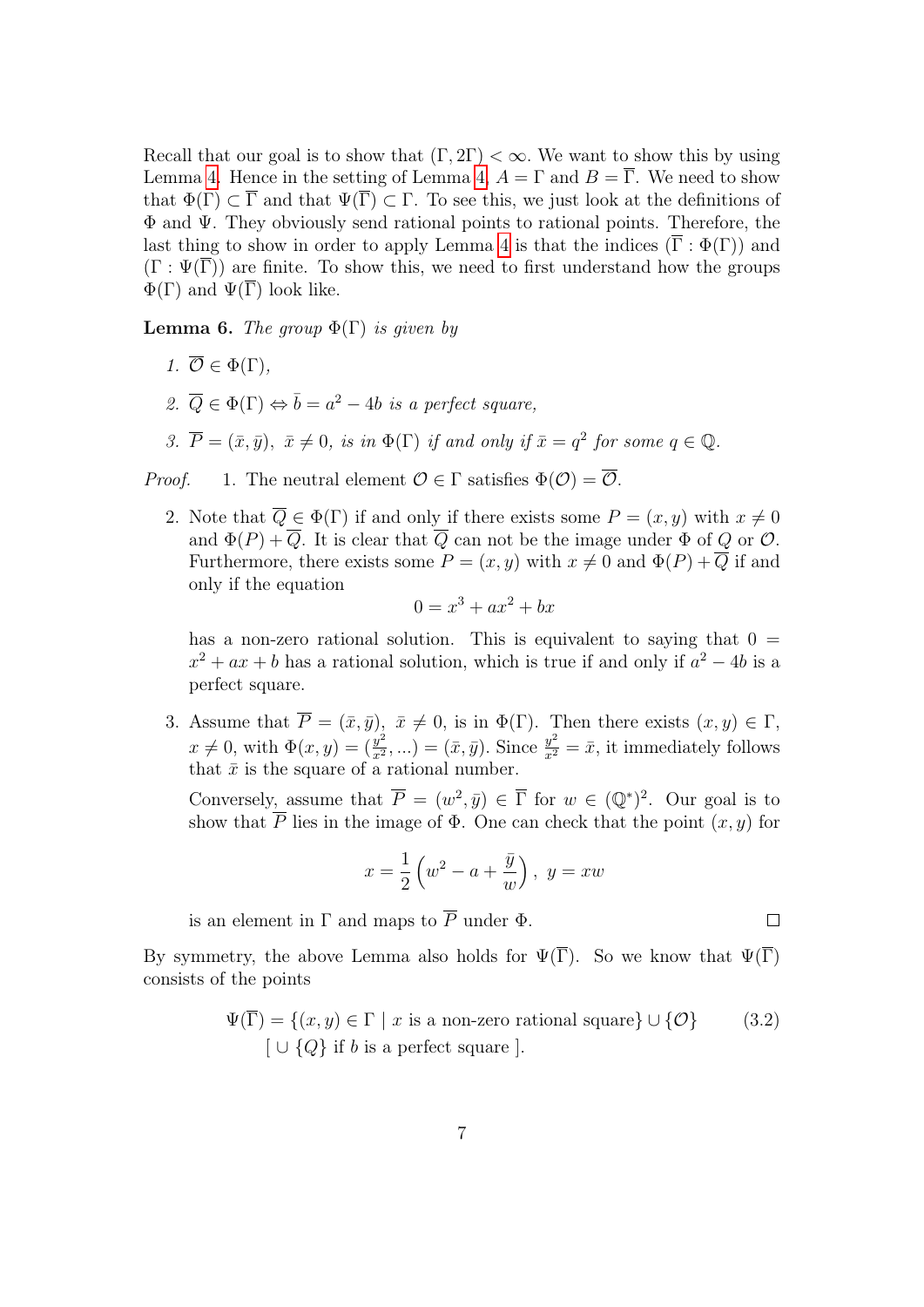Now that we have this explicit description of  $\Psi(\overline{\Gamma})$ , we can prove  $(\Gamma : \Psi(\overline{\Gamma})) < \infty$ . The fact that  $(\overline{\Gamma} : \Phi(\Gamma)) < \infty$  then follows in exactly the same way.

For this, we define the following map:

$$
\alpha: \Gamma \to \mathbb{Q}^*/(\mathbb{Q}^*)^2
$$

$$
\mathcal{O} \mapsto 1
$$

$$
\mathcal{Q} \mapsto b
$$

$$
(x, y) \mapsto x, \text{ if } x \neq 0.
$$

We are almost done now.

### Proposition 7.

1. The map  $\alpha$  is a homomorphism, and its kernel is  $\ker(\alpha) = \Psi(\overline{\Gamma})$ . Therefore, α induces an injective homomorphism

$$
\Gamma/\Psi(\overline{\Gamma})\hookrightarrow \mathbb{Q}^*/(\mathbb{Q}^*)^2.
$$

2. Let  $p_1, \ldots, p_t$  be the distinct prime factors of b. Then

$$
\alpha(\Gamma) \subseteq \left\{ \pm p_1^{\epsilon_1} \dots p_t^{\epsilon_t} : \epsilon_1, \dots, \epsilon_t \in \{0, 1\} \right\}.
$$

3. The index  $(\Gamma : \Psi(\overline{\Gamma}))$  is at most  $2^{t+1}$ .

#### Proof.

- 1. From equation [\(3.2\)](#page-6-0), it follows directly that  $\ker(\alpha) = \Psi(\bar{\Gamma})$ . We refer to [\[2,](#page-9-0) Proposition 3.8] for a detailed proof.
- 2. Note that  $\alpha(\mathcal{O}) = 1$  as well as  $\alpha(Q) = b$  are congruent to  $\prod_{i=1}^{t} p_i^{\epsilon_i}$  modulo  $(\mathbb{Q}^*)^2$  for some  $\epsilon_i \in \{0, 1\}.$

Let us consider a point  $(x, y) \in \Gamma$  with  $x \neq 0$ . We already know that there exist  $e, m, n \in \mathbb{Z}$  such that  $(m, e) = (n, e) = 1$  and  $(x, y) = \left(\frac{m}{e^2}, \frac{n}{e^2}\right)$  $\frac{n}{e^3}$ ). Then the formula for our cubic curve C becomes

<span id="page-7-0"></span>
$$
n^2 = m(m^2 + ame^2 + be^4).
$$
 (3.3)

Note that  $\alpha((x, y)) = x = \frac{m}{e^2}$  $\frac{m}{e^2} \equiv m \pmod{(\mathbb{Q}^*)^2}$ . We can decompose m into prime factors:

$$
m = p_1^{\nu_1} \dots p_t^{\nu_t} \cdot p_{t+1}^{\nu_{t+1}} \dots p_s^{\nu_s}, \ \nu_i \in \mathbb{N}_0.
$$

Now let  $i \in \{1, \ldots, s\}$  be an index with  $\nu_i > 0$ . Since  $p_i^{\nu_i} \mid m$ , it follows by equation [\(3.3\)](#page-7-0) that  $p_i^{\nu_i} \mid n^2$ .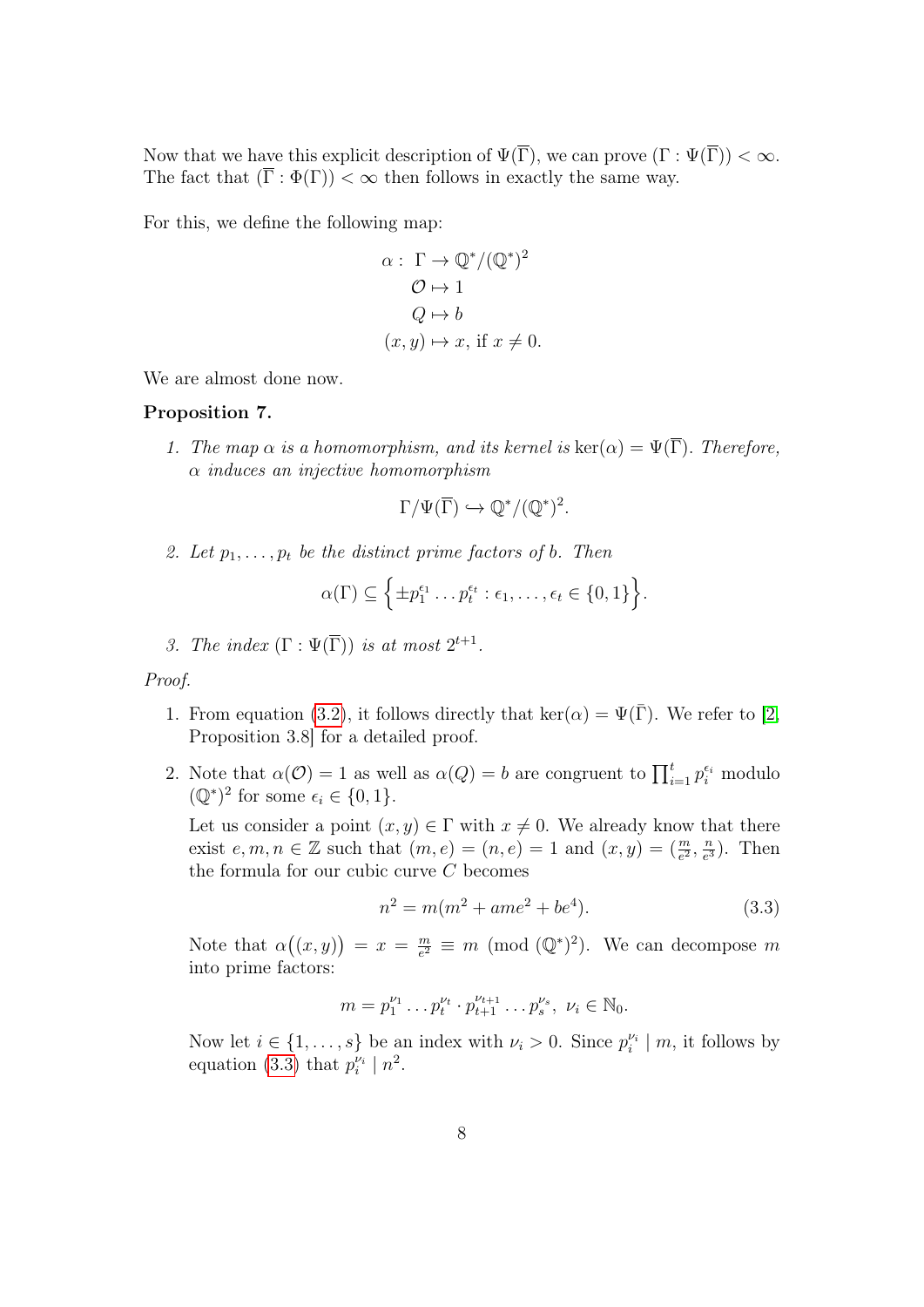We remark that whenever a prime  $p$  divides  $m$ , we have the following equivalence:

$$
p \mid m^2 + ame^2 + be^4 \iff p \mid be^4 \stackrel{(m,e)=1}{\iff} p \mid b.
$$

Since  $p_i^{\nu_i} \mid n^2$ , there are two cases:

- (a)  $p_i \nmid (m^2 + ame^2 + be^4) \iff p_i \nmid b$ . In this case,  $\nu_i$  is the highest power of  $p_i$  dividing  $n^2$ . Hence  $\nu_i$  is even.
- (b)  $p_i \mid (m^2 + ame^2 + be^4) \iff p_i \mid b$ .

In conclusion, we can write

$$
m \equiv \pm \prod_{p_i \nmid b} p_i^{\nu_i} \cdot \prod_{p_i \mid b} p_i^{\nu_i} \equiv \pm p_1^{\nu_1 \pmod{2}} \dots p_t^{\nu_t \pmod{2}} \pmod{(\mathbb{Q}^*)^2}.
$$

3. This follows directly from  $|\{\pm p_1^{\epsilon_1} \dots p_t^{\epsilon_t} : \epsilon_1, \dots, \epsilon_t \in \{0, 1\}\}| = 2^{t+1}$ .  $\Box$ 

In conclusion, we proved condition 4 of the *Descent Theorem* in the setting of Mordell's Theorem. Hence, our proof of Mordell's Theorem is finished.

### 4 Rank of Elliptic Curves

Since  $C(\mathbb{Q})$  is a finitely generated abelian group, we know that

$$
C(\mathbb{Q}) \cong C(\mathbb{Q})_{tors} \oplus \mathbb{Z}^r,
$$

where  $C(\mathbb{Q})_{tors}$  is the finite subgroup of rational points of finite order and  $r \in \mathbb{N}_0$ is some non-negative integer called the rank of the curve C.

The torsion part is well-understood. Using the Nagell-Lutz Theorem, it is relatively easy to characterize these points.

However, the rank of an elliptic curve is a rather mysterious number. There is no known algorithm guaranteed to determine the rank of a given elliptic curve. Also, it is not known which integers can be obtained as the rank of an elliptic curve, but it is a folklore conjecture that there is no maximum rank for elliptic curves. It is also widely believed that curves with large rank are very rare, and that in some asymptotic sense, the average rank of elliptic curves is  $\frac{1}{2}$ . In other words, it is believed that "half" of the curves have rank 0 (which is equivalent to  $C(\mathbb{Q}) = C(\mathbb{Q})_{tors}$  being a finite group), "half" of the curves have rank 1, and some exceptional curves have (arbitrarily) high rank, but they do not contribute to the average because they are so rare.